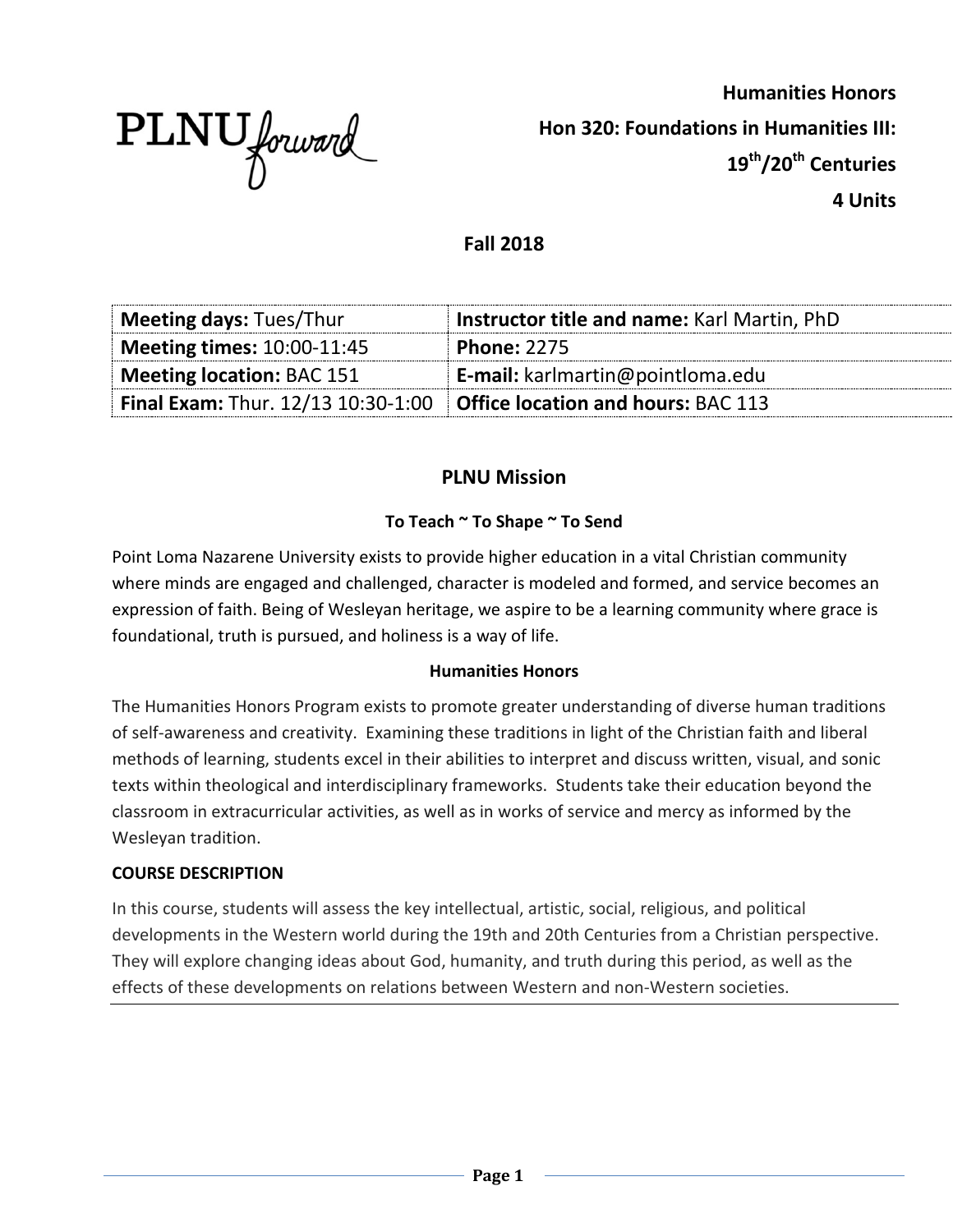### **REQUIRED TEXTS**

Dietrich Bonhoeffer, *Life Together* Martin Buber, *I and Thou* Albert Camus, *The Plague* Kate Chopin, *The Awakening* Joseph Conrad, *Heart of Darkness* T. Scott Daniels, *Embracing Exile* Don DeLillo, *White Noise* Fyoder Dostoyevsky, *Notes From Underground* Frederick Douglass, *Narrative of the Life of Frederick Douglass, an American Slave* Karl Marx and Friedrich Engels, *The Communist Manifesto* Leslie Marmon Silko, *Ceremony*

#### **COURSE REQURIEMENTS**

*Reading:* The dates on the syllabus indicate what we will be discussing in class. Please have the assignment read prior to the discussion.

*Reading Reflections*: Five times during the semester, I would like you to write a 300-400 word reflection on one of the books we read. The reflection can involve a personal response, or connect the book to course themes, or connect the book to work you have done in other courses. It may also be a combination of any of these elements.

*Public Speaking*: Once during the semester, I will expect each of you to lead our daily discussion on the reading. I will provide a sign-up sheet so you may select the day you wish to lead. You will be expected to lead the conversation for about 15 minutes. Each of you will also prepare and deliver a 7-10 minute speech over an historical event of your own choosing.

*Midterm and Final Exam*: Both the midterm and final exam will be a combination of essay and short answer questions.

*Participation*: At the end of the semester, you will be assigned points based on your overall participation in the course.

*Quizzes and Misc.*: 100 points will be assigned to small assignments and quizzes along the way.

| The points will be earned in the following manner:                                                                                                                                                      |                                              | Sample grade scale:                                                                           |                                                                                                |
|---------------------------------------------------------------------------------------------------------------------------------------------------------------------------------------------------------|----------------------------------------------|-----------------------------------------------------------------------------------------------|------------------------------------------------------------------------------------------------|
| 5 Reading Reflections<br>$\bullet$<br><b>Discussion Leadership</b><br>$\bullet$<br>Speech<br>$\bullet$<br>Midterm<br>$\bullet$<br>Final<br>$\bullet$<br>Participation<br>$\bullet$<br>Quizzes and Misc. | 25%<br>5%<br>10%<br>20%<br>20%<br>10%<br>10% | $A = 93 - 100$<br>$A = 92 - 90$<br>$B+=87-89$<br>$B = 83 - 86$<br>$B = 80 - 82$<br>$C+=77-79$ | $C = 73 - 76$<br>$C = 70 - 72$<br>$D+=67-69$<br>$D = 63 - 66$<br>$D = 60 - 62$<br>$F = 0 - 59$ |

### **ASSESSMENT AND GRADING**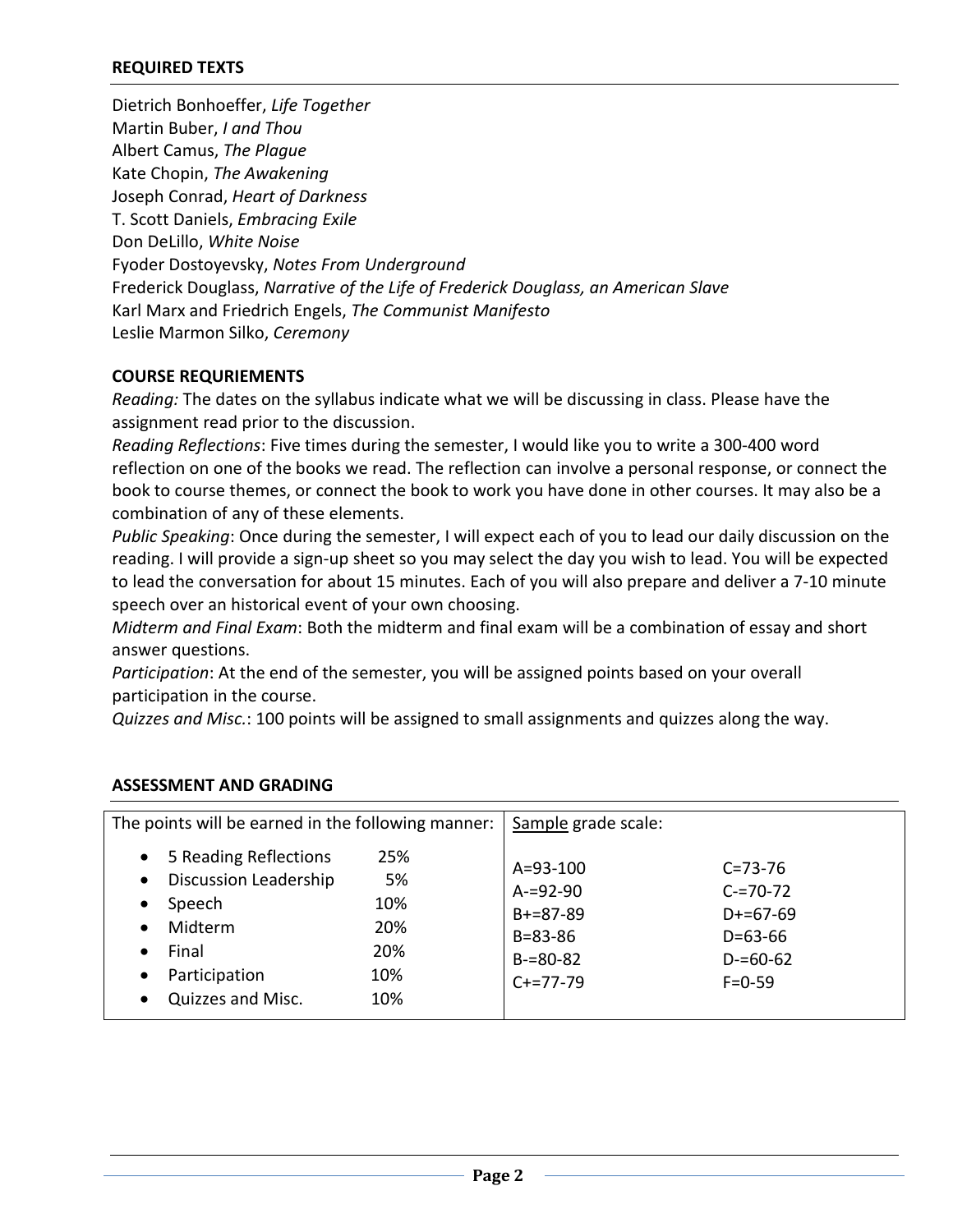All assignments are to be submitted/turned in by the beginning of the class session when they are due—including assignments posted in Canvas. Incompletes will only be assigned in extremely unusual circumstances.

### **FINAL EXAMINATION POLICY**

Successful completion of this class requires taking the final examination **on its scheduled day**. The final examination schedule is posted on the [Class Schedules](http://www.pointloma.edu/experience/academics/class-schedules) site. No requests for early examinations or alternative days will be approved.

#### **PLNU COPYRIGHT POLICY**

Point Loma Nazarene University, as a non-profit educational institution, is entitled by law to use materials protected by the US Copyright Act for classroom education. Any use of those materials outside the class may violate the law.

### **PLNU ACADEMIC HONESTY POLICY**

Students should demonstrate academic honesty by doing original work and by giving appropriate credit to the ideas of others. Academic dishonesty is the act of presenting information, ideas, and/or concepts as one's own when in reality they are the results of another person's creativity and effort. A faculty member who believes a situation involving academic dishonesty has been detected may assign a failing grade for that assignment or examination, or, depending on the seriousness of the offense, for the course. Faculty should follow and students may appeal using the procedure in the university Catalog. See [Academic Policies](http://catalog.pointloma.edu/content.php?catoid=18&navoid=1278) for definitions of kinds of academic dishonesty and for further policy information.

### **PLNU ACADEMIC ACCOMMODATIONS POLICY**

If you have a diagnosed disability, please contact PLNU's Disability Resource Center (DRC) within the first two weeks of class to demonstrate need and to register for accommodation by phone at 619-849- 2486 or by e-mail at [DRC@pointloma.edu.](mailto:DRC@pointloma.edu) See [Disability Resource Center](http://www.pointloma.edu/experience/offices/administrative-offices/academic-advising-office/disability-resource-center) for additional information.

#### **PLNU ATTENDANCE AND PARTICIPATION POLICY**

Regular and punctual attendance at all classes is considered essential to optimum academic achievement. If the student is absent from more than 10 percent of class meetings, the faculty member can file a written report which may result in de-enrollment. If the absences exceed 20 percent, the student may be de-enrolled without notice until the university drop date or, after that date, receive the appropriate grade for their work and participation. See **Academic Policies** in the Undergraduate Academic Catalog.